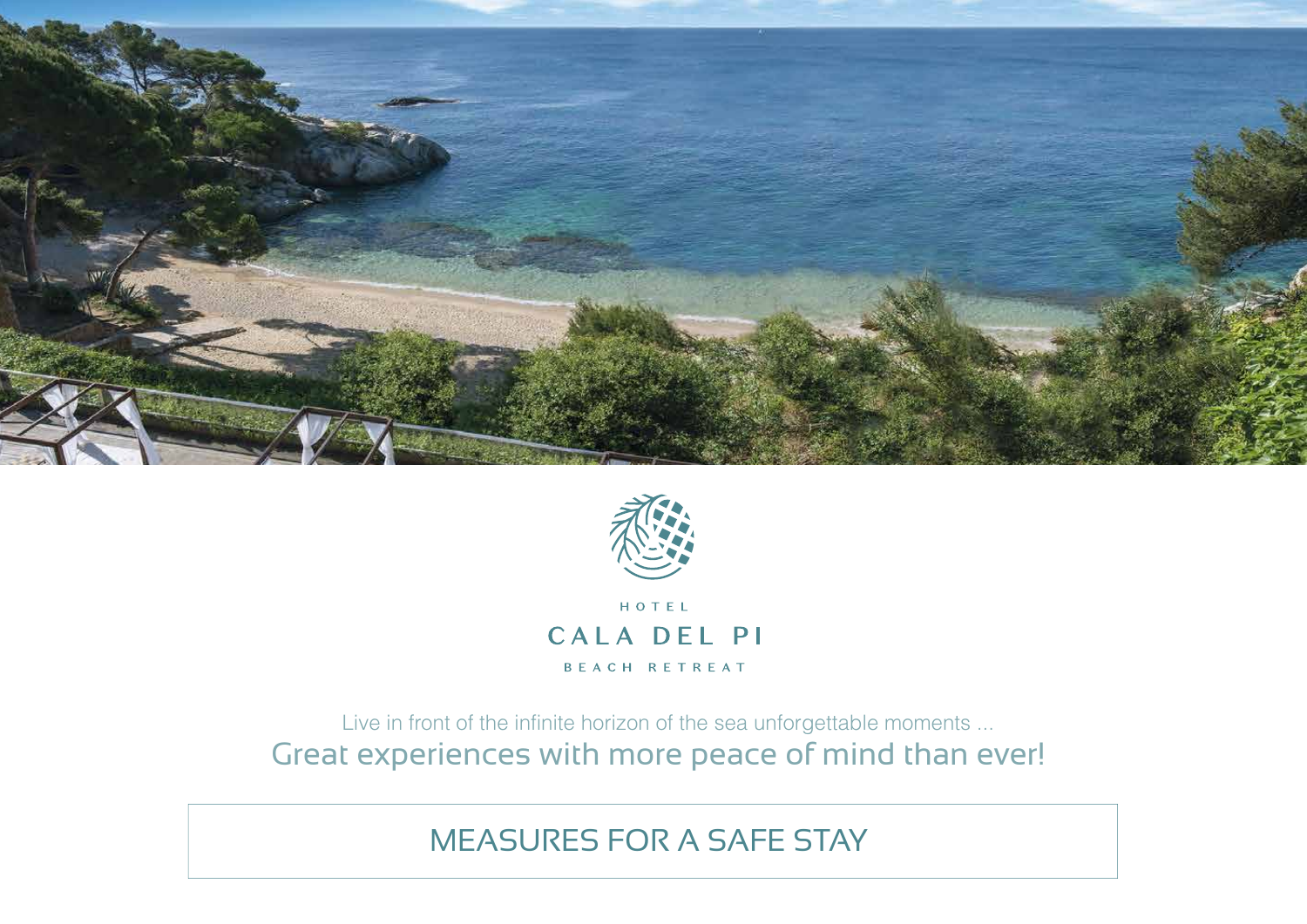



## Your right to 100% safe experiences

At SALLÉS HOTELS, because we are a family business, we know very well that you are not always looking for the same thing, that you want new experiences, different experiences ... but that you like to feel at home wherever you are.

Our chain wants to offer confidence and security through the care and well-being of its guests and employees, respecting at all times the type of stay that each of our clients wishes to have with all the tranquility they deserve.

With this objective, we have completed the measures related to hygiene, sustainability, social commitment, technology and well-being that we have already developed and implemented over the course of our history, with all of which we now demand to respond with complete safety to the current situation. .

The experiences you want to live are waiting for you and now is a good time to imagine and plan them with total calm and confidence!



Hotel Cala del Pi guarantees and certifies the implementation of the Health Risk Prevention System against COVID-19 by means of the SAFE TOURISM CERTIFIED label.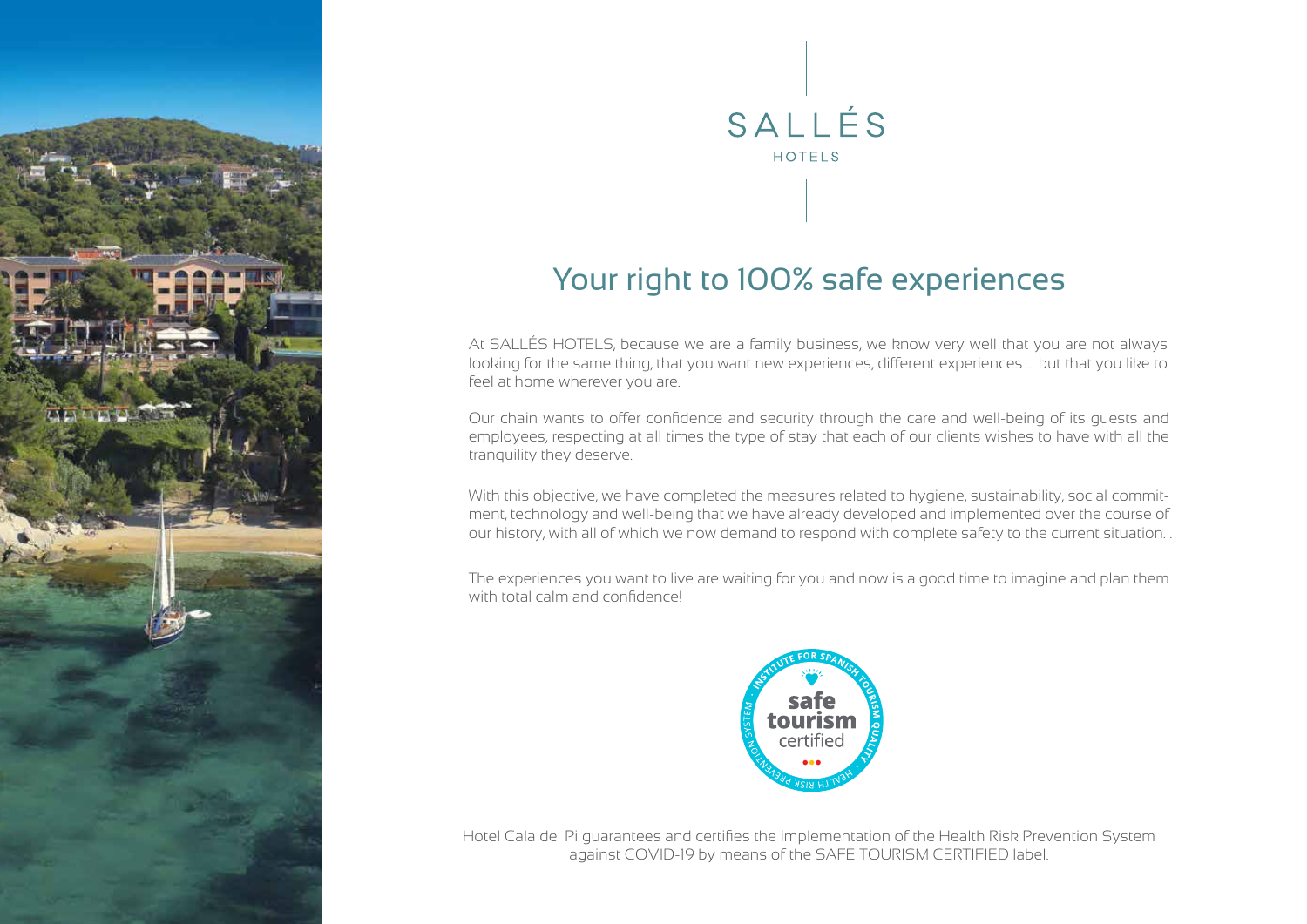



# Measures and security protocols

# Reception



**Secure Hotel Transfer Service** with implementation of Post-Covid-19 measures



### **Check-in / Check-out Express:**

Anticipation of data by E-mail and telephone avoiding contacts and paper deliveries



**Handling of suitcases** with application of hygienic measures.



**Separation screens** at service points.



**Disinfection of objects** such as pens, room keys and dataphone after use.



**Payment by credit card and dataphone** protected with a disposable plastic bag. Sending invoices by email.



**Information and communications** by E-mail or Whatsapp



**Disinfection mats** at the hotel entrances.









**Hand washing and disinfection**

 **Limited capacity** and guarantee of spaces without saturation.

**Security distance measures** 

**between clients.**

**Performing temperature control**  on all our employees and guests.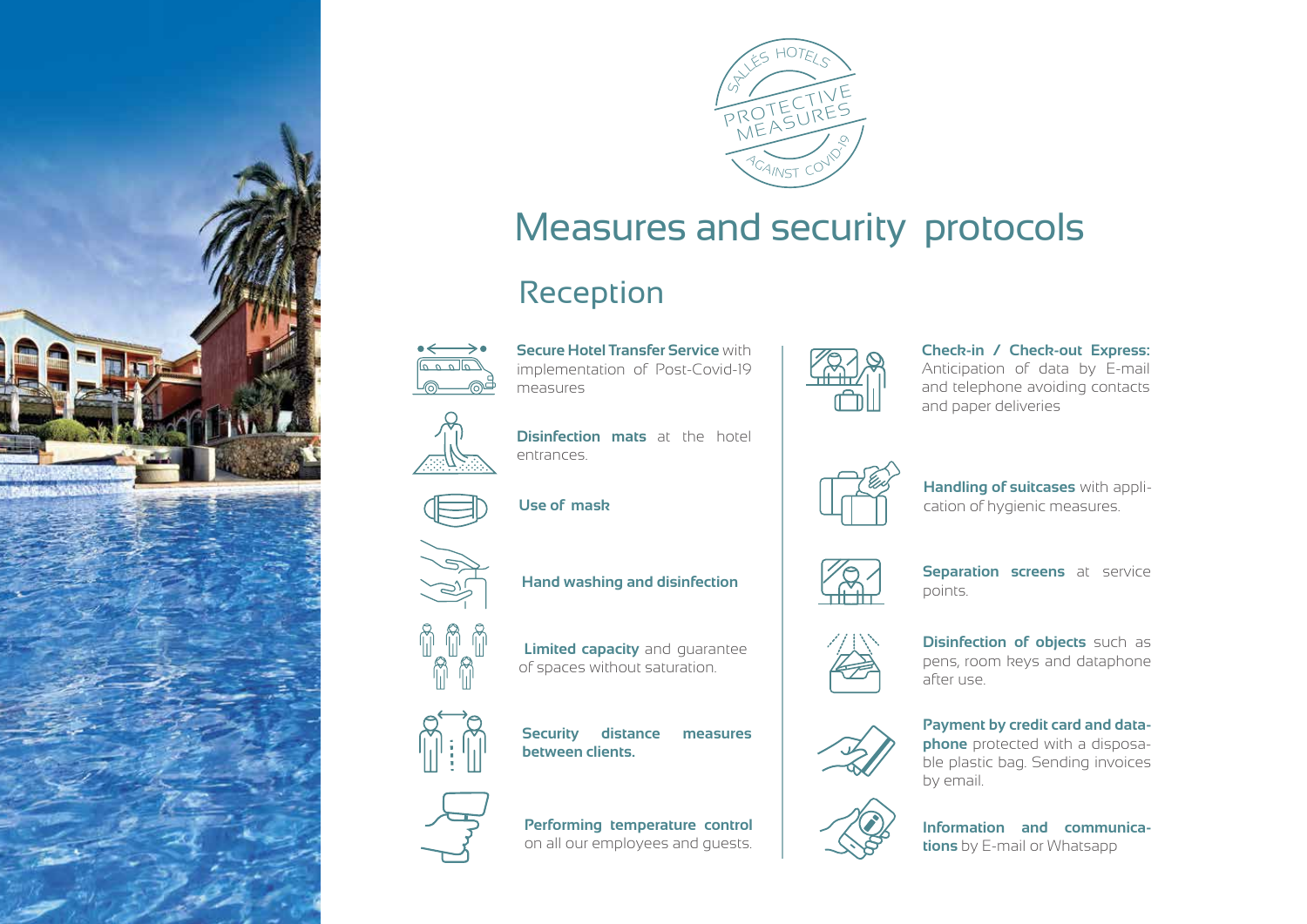

## Rooms



**Direct access to most rooms**  without going through the common areas.



**Elimination of all stationery in the rooms.** All the information will be offered by E-mail or Whatsapp



**Ozone generator** for environmental disinfection of rooms.

**Remote control** in protective bag

## Restaurant



**Establishment of shift to occupy table**

**Limited capacity** and guarantee of

**1,5 m gap. between tables** with the consequent reduction in capacity

spaces without saturation.

and increased free space.







**HACCP measures** adapted to the field of restaurant

**Disinfection of hands** in the entrances of the restaurant



**Incorporation of individual Hydroalcoholic Gel** in the set of amenities.



**Thorough cleaning and disinfection protocols** for rooms after guests' departure. Special treatments for ventilation systems.





**Cleaning the hair dryer filter**



**Elimination of menus** and use of digital systems.



**Breakfast on demand**



**Payment by credit card**



**Individualized products.**  Elimination of self-service products



**Dishwashing, cutlery and glassware** with dishwasher.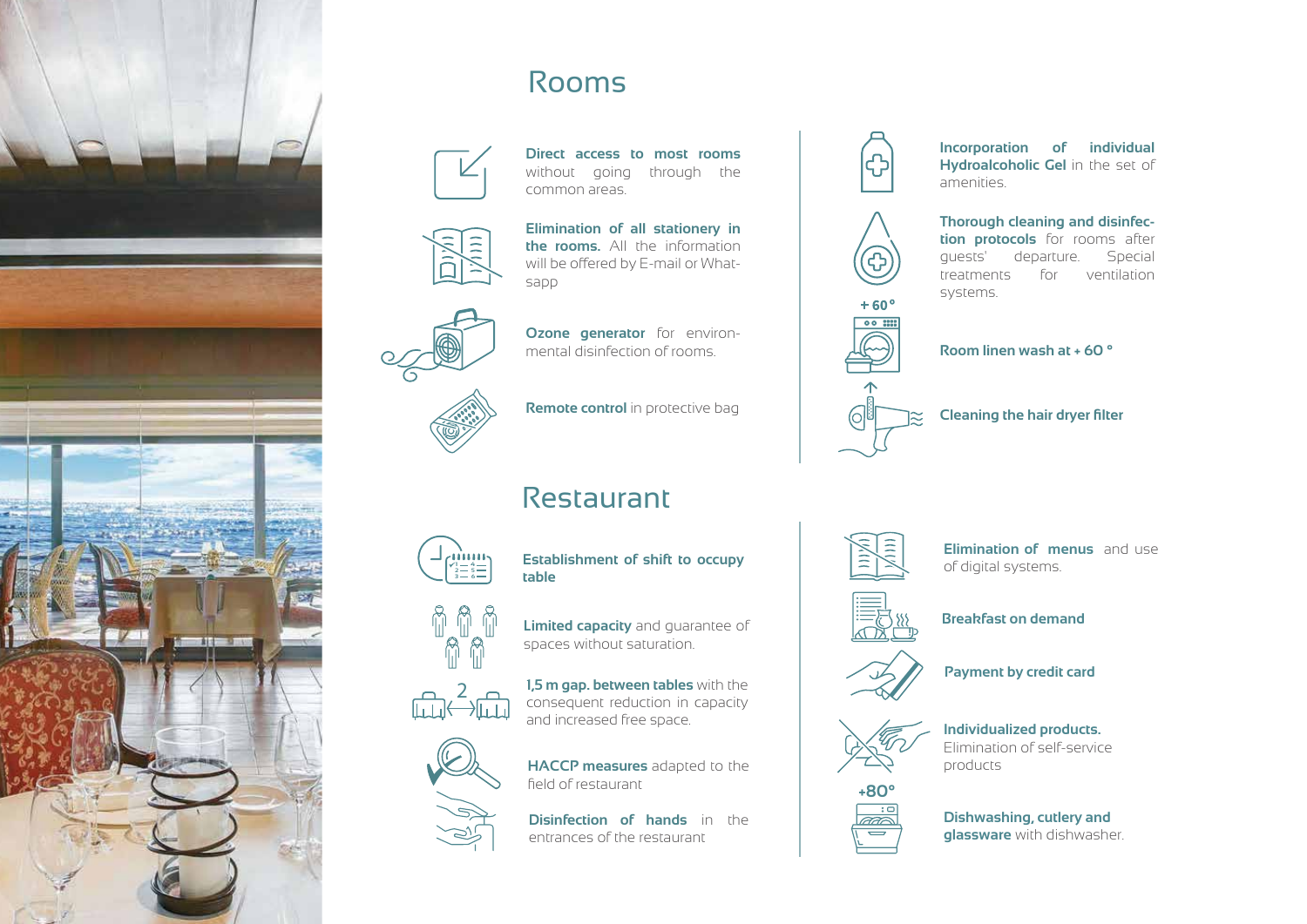

# Common areas



**Use of the elevator** exclusively individual or in a family group

**Removal of decorative elements**

I**ndividual use of the toilets**  unless need for assistance.

## Swimming pool area



**Separation of deckchairs and Balinese beds** together with the capacity control.

**Reinforced cleaning and disinfection** of the pool area



**Limited capacity** and guarantee of spaces without saturation.



**Reinforced cleaning and disinfection** of the pavement of the entire hotel complex



**Specific products for water disinfection** following the quidelines of the health authorities.



**Elimination of towel exchange cards.**

Fitness area - Game room

#### **Use by appointment**





**Limited capacity** and guarantee of spaces without saturation.



**Disinfection of hands** at the



**Security distance measures between clients.**

**Disposal of water dispensers**



**Disinfection of all surfaces** with each change of equipment user.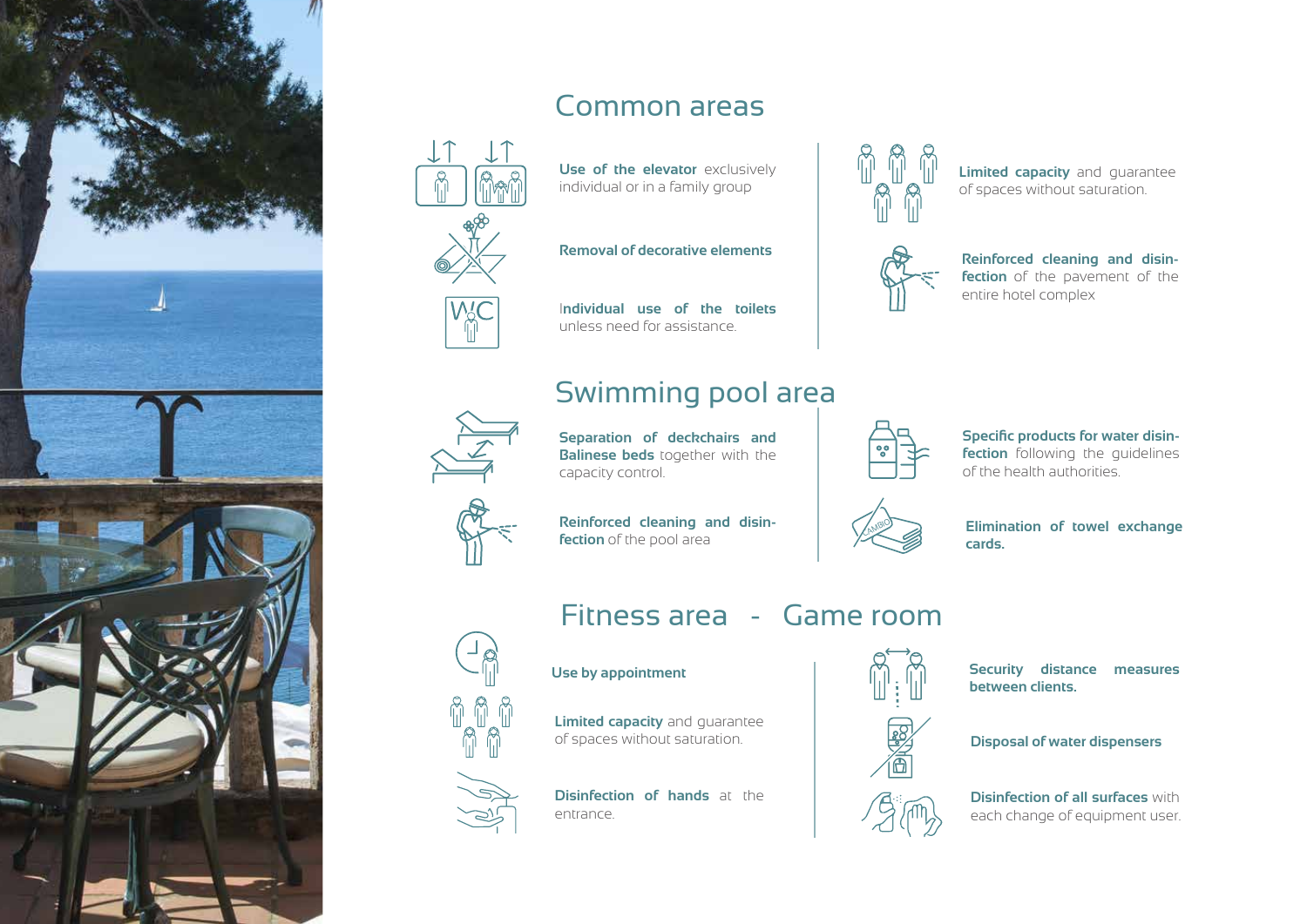

## **Wellness**

Wellness treatments for feeling good , beauty and health



**Use by appointment**



**Shift establishment <sup>1</sup>**



**Disinfection of hands** at the entrance.



**Mandatory use of mask by the client** except in facial treatments.



**Use of mask, gloves and protective mask** by the therapist depending on the treatment to be performed.



**Spa circuit access** exclusively under previous reservation



**Mandatory usage of towels** on chaise-longues, sauna, chairs and other contact surfaces



**Ozone generator** for environmental disinfection after each service.



**Individualized service:** 1 cabin - 1 client - 1 therapist



**Washing clothes** at a safe temperature between 60 ° and 90 °



**Disinfection of all surfaces in the cabin** after each service.



**Chaise longue separation** and crowd control



**Exhaustive area cleaning and disinfection protocols.**

Special treatments for ventilation systems.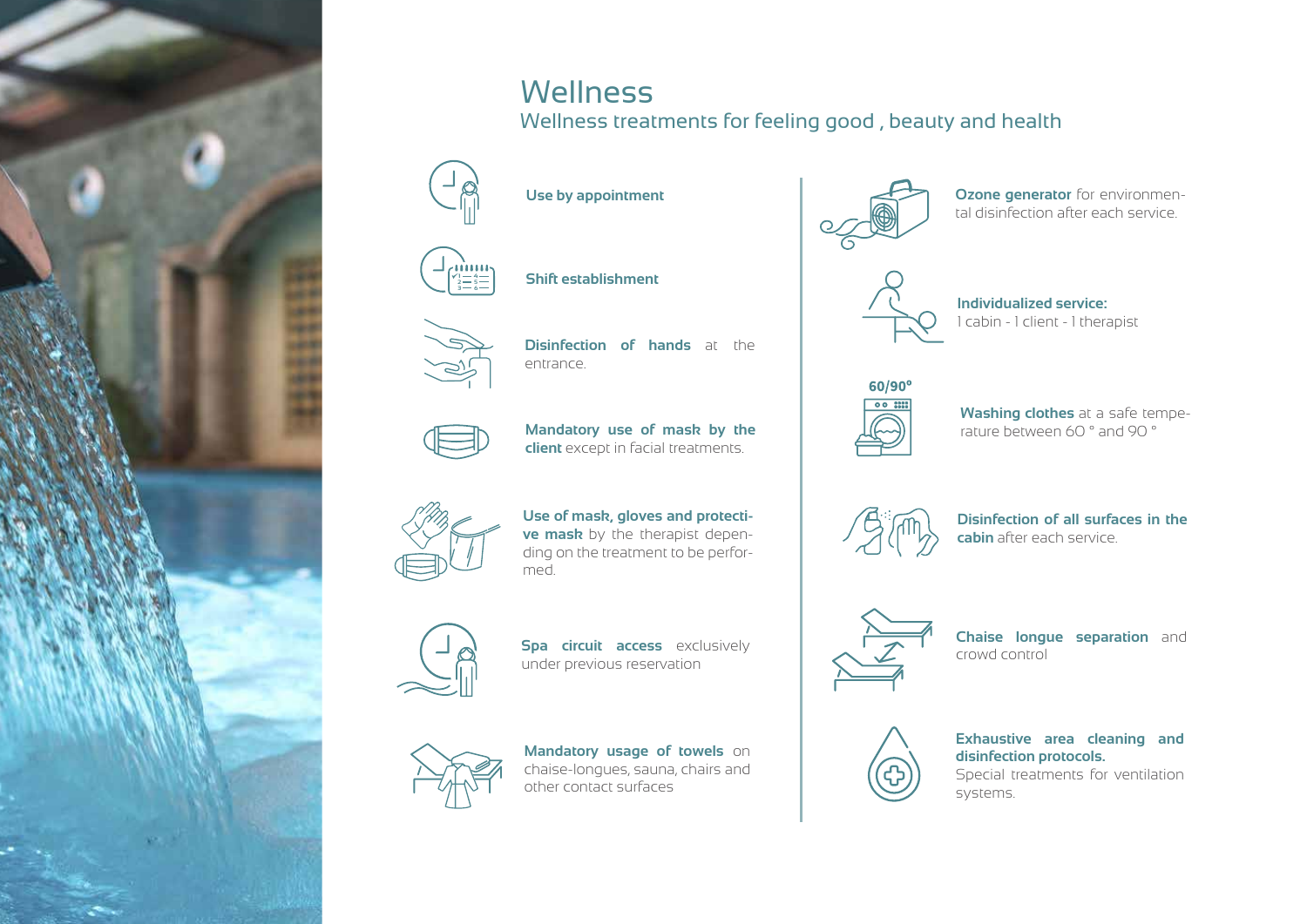

## Meetings and events





**Check-In Express**



**Limited capacity** and guarantee of spaces without saturation.



**Elimination of paper** and other stationery items. Substitution by digital systems.

**Establishment of hygienic measures** adapted to the scope of meetings and events.





**Safety distance measures**

**Hygienic gel** for hand disinfection



**Payment by credit card**